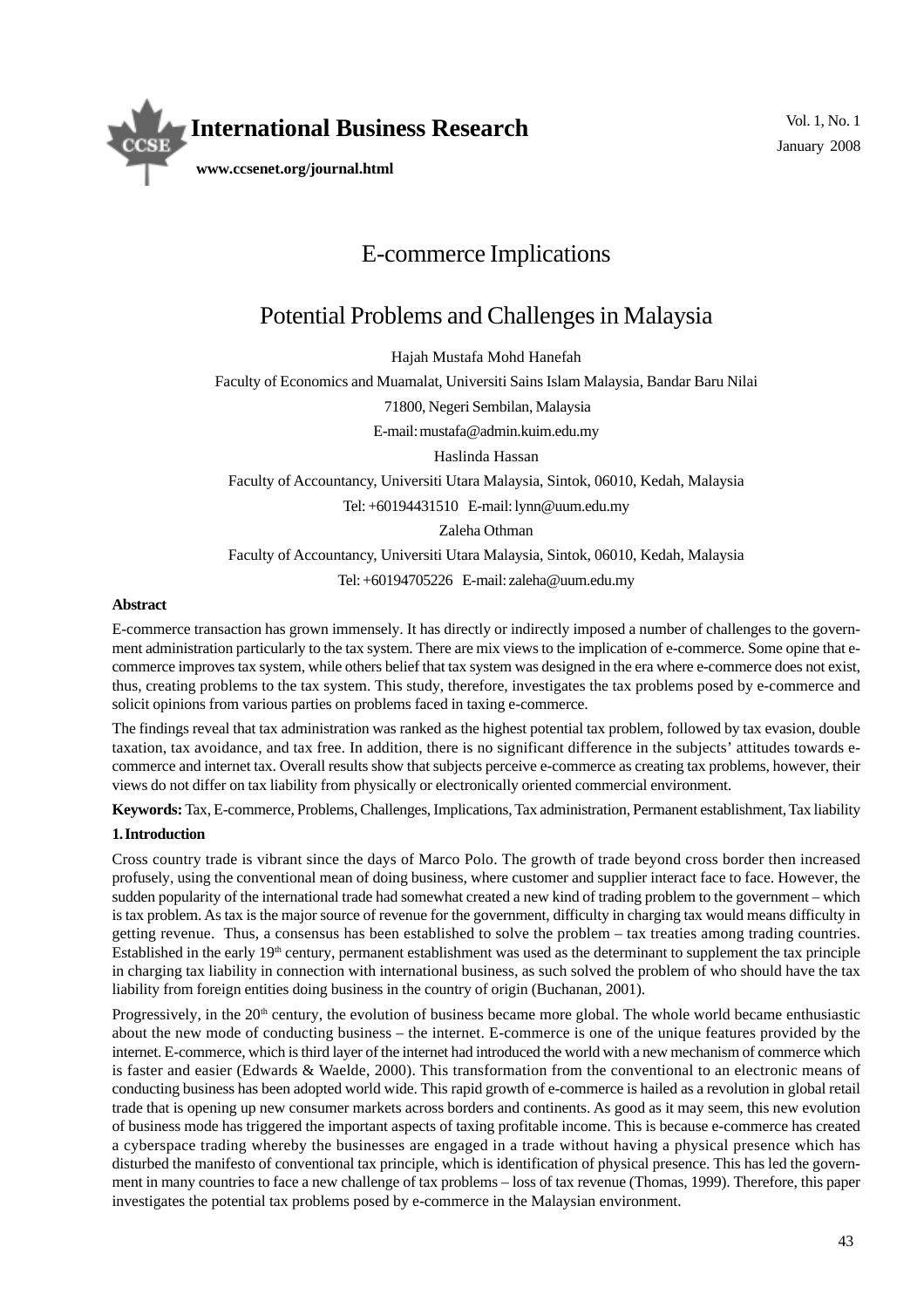### *1.1 Objectives*

The general objective of the study is to examine the potential problems created by e-commerce. Specifically, the paper aims:

(1) To investigate tax problems posed by e-commerce;

(2) To solicit opinions from the tax practitioners, IRB officers, accountants in the accounting firms, and accounting academicians on problems faced in taxing e-commerce business;

(3) To compare the subjects' perceptions on the potential tax problems in e-commerce based on different countries scenarios.

### **2. Literature Review**

### *2.1 Tax*

Originally, tax determinant such as permanent establishment was established to solve the problem of tax dispute between countries. The issue of 'who has the right to tax income is important as income from tax is an important source of income to the government. As a result, government around the world has elected to minimize the problem by having bilateral agreements between countries through tax treaties.

Then again, the development of e-commerce has somewhat revolutionized the development of international trade. Ecommerce has broken the chain and barriers of geographical border to almost every latitude and longitude. Obviously, the evolution of e-commerce has become so vast that even country that never heard before could be connected via internet and join the wagon of e-commerce. Although information technology revolution is tremendous, the impact faced by the tax authority is also challenging. Due to the rigorous development of e-commerce, tax revenue in many countries has been affected (Basu, 2001).

### *2.2 E-Commerce and Tax: Problems*

Using new tool in the old house – how can e-commerce fit in the field of tax? Many issues have been pointed and debated in respect of e-commerce in relation to the field of taxation. There are a few schools of thoughts on this subject but sadly sparse studies have been conducted on this issue.

Generally, many believed that e-commerce would unquestionably stir the laws of taxation (Vohra, 2004; Horn, 2003; Cockfield, 1999). They pointed that the existing tax rules governing transactions was designed for conventional commerce where the physical presence can be easily identified, therefore, the same principles cannot be applied on e-commerce transactions. For example, the principles on permanent establishment (PE), which has been used as demarcation point to establish whether a source country should tax the profits derived from foreign businesses are based on the principles of physical presence. Apart from PE, there are also other important tax issues such as double taxation, and source-based nature of existing tax principles which could lead to tax avoidance, double taxation and tax free (Borkowski, 2002).

### *2.3 Developing Countries Perspective*

Acknowledging the importance of the issue related with taxing e-commerce, developed countries such as United States, United Kingdom, France, Germany and Australia for example, have published e-commerce policy statement in the late  $20<sup>th</sup>$ century (Foley & Khoo, 2000). Naturally, the developed countries have recognized the impact of e-commerce to the tax regime hence has taken ways and means to safeguard their tax revenue collection. However, there seem to be divergent of thinking between policy makers. Notably, the policy adopted by these countries slightly differs from each other taken into consideration the social, political and ideology of the countries. Nevertheless the policy accepts e-commerce as a new mode of doing business in the modern world.

Recognizing the commotion, the Organization for Economic Co-operation and Development (OECD) has initiated a tax model for e-commerce, which is now used as a benchmark for many countries including Malaysia (Scally, 2002). The OECD Electronic Commerce and Taxation Conference held in October 1998 reached consensus relating to various issues concerning e-commerce, which has resulted in a joint declaration on taxation and e-commerce. In addition, the Ottawa Conference concluded that government and businesses must cooperate in implementing a taxation framework for e-commerce in order for the full potential of new technologies to be realized. The conference representatives viewed that the new technologies have a great potential to simplify tax systems and enhance taxpayer services that are capable of being guided by the same principles that are used in current tax system. Sequentially, in October 1999, the OECD Working Group on Tax Conventions proposed the application of PE definition for e-commerce transactions, which have been used by many countries as a guide to address the issues on PE in their jurisdictions.

The OECD later updated the guideline with regards to PE where issues pertaining to e-commerce are discussed. The update has identified 28 different transactions and related payments involving varying degrees of e-commerce (Scally, 2002). However, the commentary on Article 5 (on PE) is still narrow because the commentary is confined to the consideration of the present definition of PE but not discussing the broader and important issue of whether any changes should be made to the definition, or the concept should be abandoned.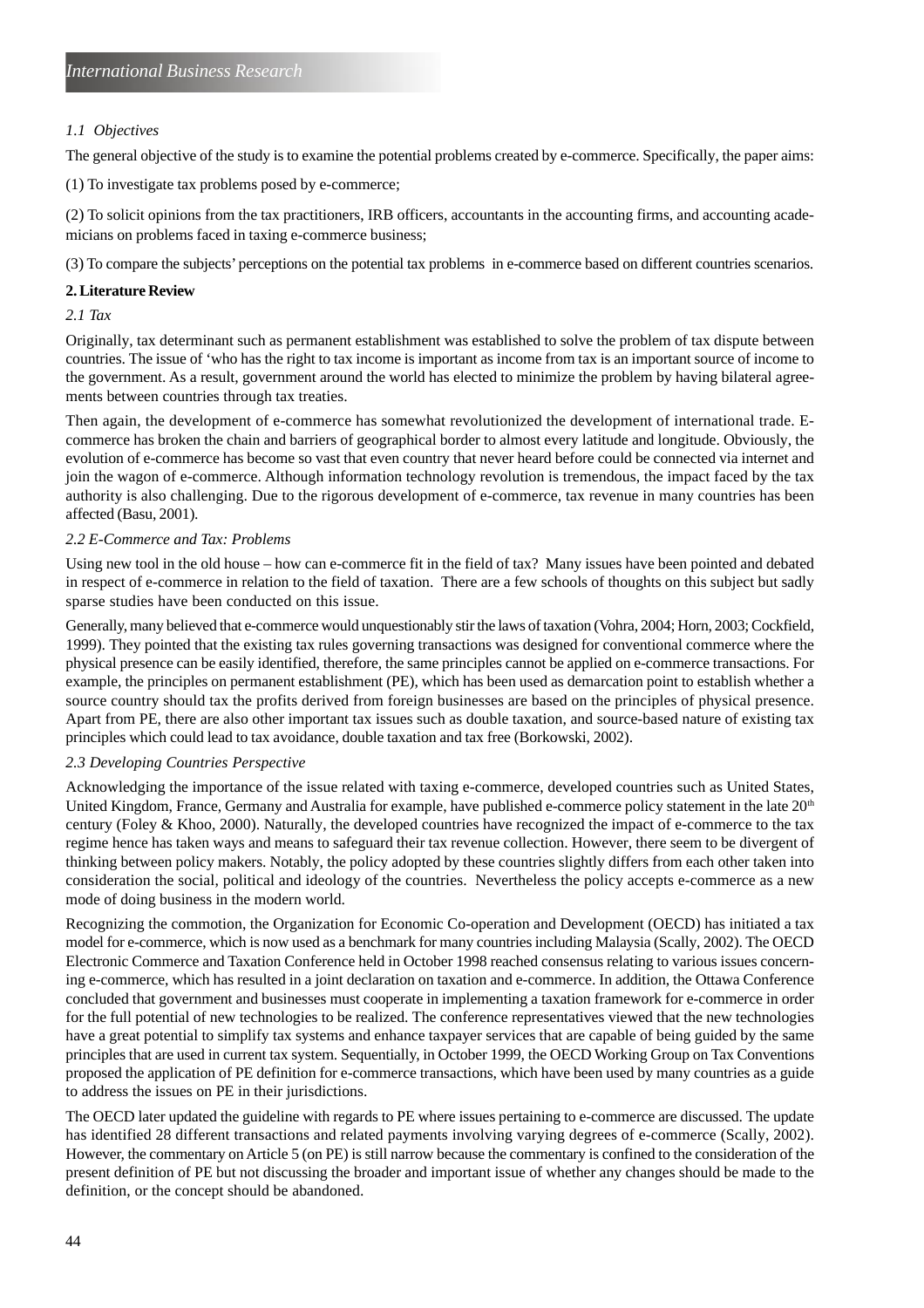In cases of tax disputes between countries, tax treaties would be the solution to resolve the problem. Normally, PE would be used as a determinant to justify the status of the taxpayer. As PE means "a fixed place of business", the legal authority would tax income based on the place where the physical presence of the taxpayer or the entity is identified. In the absence of PE, a country where goods or services are sold has no rights to tax the resulting income (Li & See, 2002). However, in the case of e-commerce, the determination of PE would seem to be a problem since the fixed place of business is uncertain. What used to be the traditional ways of taxing income, i.e. using physical location concept, now seems to play a minor role in solving disputes over the right to impose tax.

Evidently, a study by Othman, Hanefah, and Bidin (2004) indicates that 90% of the subjects agreed that the present definition of PE affects the concept of income in e-commerce trading. The results indicate that the subjects perceived the present PE definition, if used in e-commerce environment, would result in tax loss, double taxation, and tax evasion. They believe that e-commerce would undermine the principles used to determine PE, which would create opportunity for tax avoidance and evasion.

### *2.4 ASEAN Region Perspectives*

In Hong Kong, a survey was conducted to study the potential international problems posed by the e-commerce. The study found that e-commerce poses tax problems, in areas such as tax administration, double taxation, tax evasion, tax avoidance and tax free to the tax authority. Interestingly, the study revealed that tax avoidance is the highest-ranked potential tax problem identified in respect of e-commerce (Davis & Chan, 2000). Other problems identified were double taxation and tax administration, whilst tax evasion was perceived to be the least potential problem.

Considering the impact of e-commerce to the tax authority, the Hong Kong Society of Accountants (HKSA) has established a Tax System Review Committee in order to examine matters related to its tax system. The committee is set up to identify the related tax area that would be affected by e-commerce; how e-commerce transactions should be taxed and how to establish a PE whether the existing tax legislation is strong and wide enough to bring the electronic based revenue to a tax net in order to avoid loss of tax revenues (Cheung, 2001).

India, on the other hand, has also moved in the same path as Hong Kong, in respect of the taxing e-commerce issue. In fact, some of the experts (based on the committee consisting of senior Indian government and industry officials) agreed that the present tax system would affect the tax revenue (Moran & Kummer, 2003). The committee opined that present tax practice, which rely on the permanent establishment need to be modified to suit the present technology advancement. The committee has taken a step forward in modifying its PE concept because they believed that the concept that is normally used would affect their tax revenue.

Progressively, Singapore which is poised to become the forerunner in the Asian region in regards to the adoption of ecommerce has issued a guideline on E-Commerce Tax in 2001 through its tax authority, Singapore's Inland Revenue Authority. With the aim to assist businesses in understanding the Income Tax treatment on e-commerce, the guideline provides various situations that could be adapted by the taxpayer (IRAS, 2001).

### *2.5 Malaysian Perspective*

The existence of divergence in the tax practices is generally due to factors such as social culture, politic, etc. Divergent or not - most of the tax practices are designed with the basic element of tax consideration which are neutrality, certainty and fairness. Malaysia like other country applies a balanced tax system where all the elements stated above have been taken into consideration. Malaysian tax system is territorial in nature which applied the source based approach as to taxing chargeable income. According to the source based system practice in Malaysia, income is taxable if it is derived in Malaysia or received in Malaysia from abroad. Based on the source of income principle's rule, the place where the contract is negotiated, the place where the contract is completed, and identification of whether the place of business operations are carried on in Malaysia, are the determinant factors of taxing income (Malaysia Income Tax Act, 1967). In essence, this principle of using sources as rule to tax income is centered on the physical locations.

Regrettably, to date there is no specific guidelines issued by the IRB with regards to e-commerce taxation. The increase in trade volumes from e-commerce activities must be monitored. Therefore, a set of tax system which is equitably fair to the government and taxpayers need to be initiated. Predictably, the need for national tax system to reduce the imbalance of tax collection on e-commerce activities is suggested. In future, e-commerce and internet will be no longer alien to taxpayers. In fact, it will be the norm of doing business, therefore, a solid equitable tax system need to be established. As such, government should take a step further to accommodate the present tax system with the technology change in order to avoid loss of revenue.

### **3. Methodology**

This study is conducted to solicit opinion towards e-commerce in relation to tax problems. The sample was obtained from various sources. Malaysia Institute of Taxation directory, which contain approximately 2,085 registered members was used to identify the sample of 625 tax practitioners. Sample for academician was selected from Malaysian public and private universities teaching taxation where 20 academicians were selected and about 10 officers from the IRB were also identified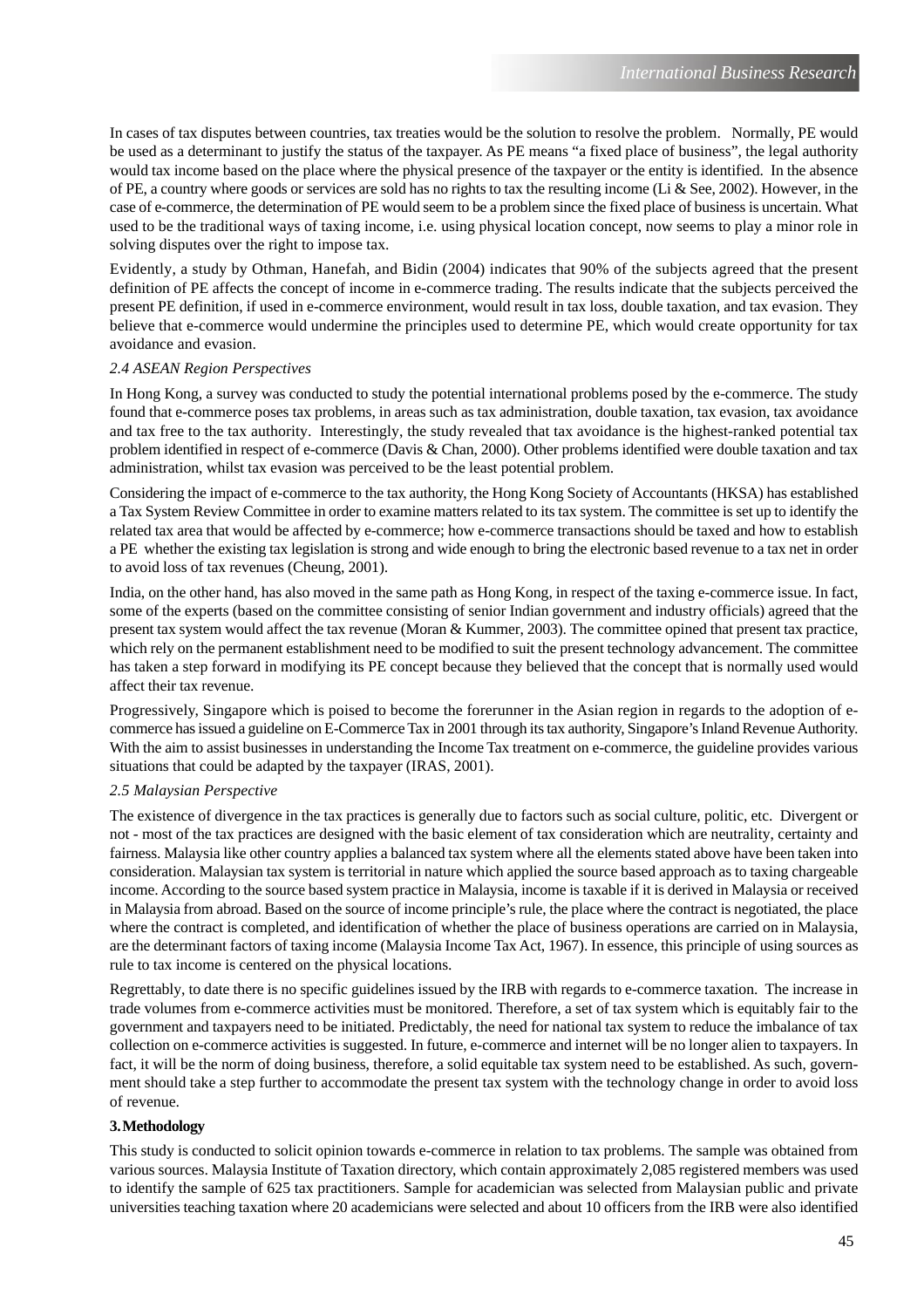in this study as respondents.

Data were collected using a survey questionnaire. Questionnaire used by Davis and Chan (2000) was adopted with modifications in order to suit the Malaysian environment. The questionnaire contained three main sections. The first section contains general information of the subjects relating to their occupation, business nature, and experience of the subjects of either as a taxpayer or as a tax adviser. Section two consists of the subjects' opinions on tax problems associated with the e-commerce. The subjects were given a seven point Likert scale of 1 (strongly disagree) through 4 (neutral) to 7 (strongly agree). The potential tax problems are divided into potential double tax problems, tax free, tax avoidance, tax evasion, and tax administration. The following section contained two different scenarios dealing with e-commerce in multi-locations with different tax rules and tax treaties. The first scenario deal with a physical product (i.e. book) which contained the following information: ABC Ltd., a German corporation, a French primary server with a mirror server in Australia, a Malaysian customer, and a warehouse in Singapore.

The second scenario was a modification of the first scenario where the product sold is changed to the music downloaded directly from the homepage. Subjects indicated their degree of agreement with the argument based on the statement given. The statement contains four items describing the tax principles of various jurisdictions (France, Australia and Malaysia). Prior to a full scale study, the questionnaire was pre-tested among the tax experts, i.e., tax practitioners and academicians. Minor modifications were then made to several of the statements to increase clarity and understanding. The overall reliability shows a Cronbach Alpha of 0.716 which according to Sekaran (2000) and Nunnally (1978) as reasonable. A total of 655 samples were selected and questionnaires distributed. A total of 60 completed and usable questionnaires were received, indicating a response rate of 9%.

Data were analyzed using descriptive statistics of mean and standard deviation. Due to the small sample frame, a nonparametric test is used where group differences were analysed using Kruskal-Wallis. According to Coakes and Steed (2003), Kruskal-Wallis is equivalent to the one-way ANOVA which allows examining possible differences between two or more groups.

In this study, the following null hypotheses are tested:

- $H<sub>0</sub>$ 1: Attitudes relating to e-commerce and Internet tax are not affected by the subjects' occupation.
- $H<sub>0</sub>$ 2: Attitudes relating to e-commerce and Internet tax are not affected by the subjects' business nature.

 $H<sub>0</sub>3$ : Attitudes relating to e-commerce and Internet tax are not affected by the subjects' years of experience as taxpayers.

 $H_0$ 4: Attitudes relating to e-commerce and Internet tax are not affected by the subjects' years of experience as tax advisers.

### **4. Results**

Table 1 provides the demographic data. There are five categories of occupations identified in the study which are tax professional (48.33%), accounting professional (11.67%), lecturer (20%), government officer (11.67%), and others (8.33%). These groups are of various business natures such as Certified Public Accountant firms (60%), government tax office (11. 67%), educational institution (20%), and others (8.33%). Majority of the subjects has experience being a taxpayer and tax adviser within 6 to 10 years (33.33%).

### *4.1 Potential Tax Problems*

In line with our objective which is to investigate tax problems posed by e-commerce, the study requested subjects to indicate whether they agree that e-commerce will posed potential tax problems of double taxation, tax free, tax avoidance, tax evasion, and tax administration.

Overall, the respondents agree that e-commerce creates taxation problems with mean score for all questions above 5.0 (Table 2). In ranked, it is found that tax administration shows the highest mean score in regards to the possible tax problem posed by e-commerce business, with mean and standard deviation of 5.63 and 1.45, respectively. Tax evasion is placed as the second possible tax problem with a mean of 5.37 and standard deviation of 1.50. The third possible problem is double taxation with mean of 5.27 and standard deviation of 1.53, followed by tax avoidance with the mean and standard deviation of 5.25 and 1.46, respectively. Finally, tax free has been identified as the last choice in regards to possible tax problem identified by the respondents with a mean result of 5.07 and standard deviation of 1.78.

### *4.2 Responses to Potential Problems Based on Scenarios*

A set of scenarios based questions was designed to solicit the opinion of tax practitioners, accountants in accounting firms, Inland Revenue Board (IRB) officers, and academicians on problems faced in taxing e-commerce business. The objective is to solicit the opinions of the subjects with reference to case studies identified based on their experience and understanding of the law applicable in various jurisdictions. Subjects gave their opinions as to the suitability of income derived from ecommerce that should be taxed for each jurisdiction identified (i.e. Germany, France, Australia and Malaysia) based on their legal authority to tax transaction according to the laws applied in each jurisdiction for the tangible product purchased via the internet (in this case: book). The results indicate that Germany was chosen to be the most preferred jurisdiction to have the tax liability with a mean of 4.78, and followed by France which shows a mean of 4.08, which was ranked second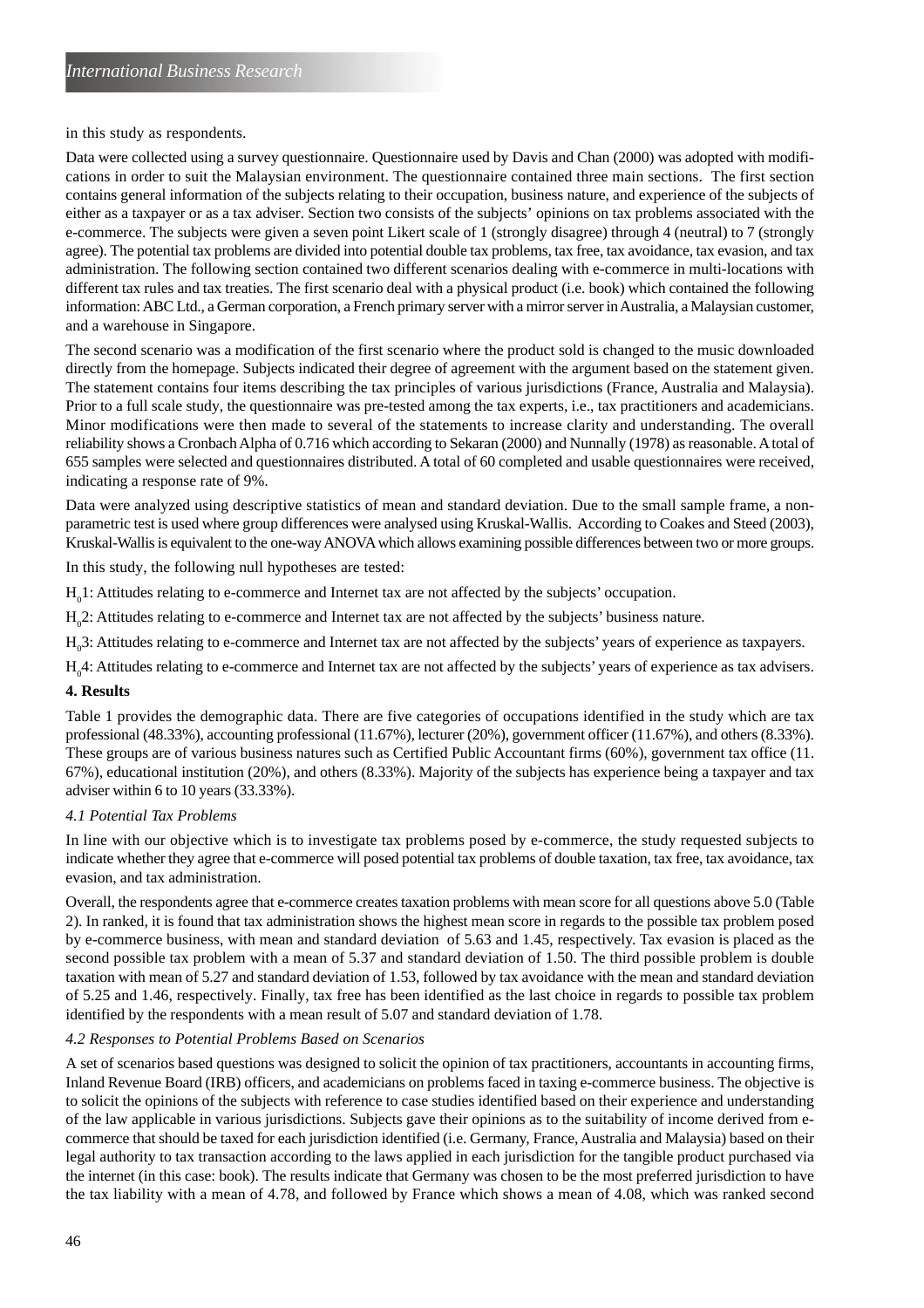jurisdiction to have legal rights to taxing e-commerce business. Malaysia, however, is chosen as third place, while Australia was ranked as the last preferred jurisdiction that has the right to claim the tax liability with the mean of 3.58 and 3.47, respectively.

However, when the product purchased was changed to music (produced in Malaysia), which is downloaded directly from the homepage, the subjects perceived differently compared to the physical oriented commercial product. About 72.8% of the respondents with a mean result of 5.02 agreed that intangible product (music) purchased electronically should be subject to Malaysian tax as the profits is a source in Malaysia. Additionally, France with mean of 4.22 was ranked second. Further, slightly more than half (54.2%) agreed that France (the place where the server is located and having performed a complete business cycle in France) should therefore have the liberty to tax the profits. In contrast, with a mean score result of 3.67 and nearly half (46.55%) of the subjects did not agree that Australia (place of mirror server) should impose the tax liability although permanent establishment is in Australia.

### *4.3 Hypothesis Testing*

Table 3 to Table 6 presents the results of the association between subjects' attitudes towards e-commerce and internet tax with their occupation in regards to the tax problems and tax rights based on the jurisdictions identified in the scenarios. Each scenario was supported by a statement that identified the legal rights of each jurisdiction; namely Germany (place of incorporation), France (place of server located), Australia (place of mirror server), and Malaysia (place of contract concluded).

### 4.3.1 Analysis of Results for  $H_0$ 1- Attitudes of E-Commerce and Occupations

The findings indicate that the attitudes relating to e-commerce and Internet tax are not affected by the subjects' occupation in respect of the potential tax problem identify (Table 3). Therefore, the hypothesis is not rejected. Similarly, the results show that the attitudes relating to e-commerce and Internet tax are not affected by the subjects' occupation in respect of the tangible product purchased electronically. And as for an intangible product (music) which can be downloaded from the internet, the results are also not significant. Hence, the hypothesis is not rejected.

## 4.3.2 Analysis of Results for  $H_0^2$  - Attitudes of E-Commerce and Business Nature

The results of the subjects' opinions related to e-commerce and internet tax according to the respondents' business nature shows that the attitudes of the subjects relating to e-commerce and internet tax are not affected by the subjects' nature of business (Table 4). This is supported by a non-significant value, therefore, the hypothesis cannot be rejected.

The subjects' opinions on tangible products sold via internet with different tax rules and tax treaties were also solicited. The results show that the attitudes relating to e-commerce and internet tax are not affected by the subjects' business nature. Overall results show a non-significant level for all of the jurisdictions.

The attitudes of the subjects towards e-commerce and internet tax between subjects' business nature were also tested for intangible product. It was found that the results are non-significant. This indicates that there is no difference in the subjects' opinions towards the treatment of tangible and intangible products transacted via internet.

## 4.3.3 Analysis of Results for  $H_0^3$  and  $H_0^4$  - Attitudes of E-Commerce and Experience as Taxpayers and Tax Advisers

The findings reveal that the attitudes are not affected by the subjects' experiences either as taxpayers nor tax advisers. Evidence indicates a non-significant results for tax payers and for tax advisers in connection with double tax, tax free, tax avoidance, tax evasion, and tax administration (Table 5 and 6). Accordingly, hypothesis is not rejected which is also consistent with Davis and Chan (2000).

In addition, the subjects are also tested on their attitudes relating to e-commerce and internet tax for tangible and intangible product sold via internet. The subjects were given three sets of scenarios dealing with internet trading in multi-locations with different tax rules and tax treaties. Overall results indicate a non-significant value in connection with the multiple jurisdictions identified in the scenario. Relatively, the outcome shows that there is no significant difference in attitudes relating to e-commerce and internet tax in respect of tax payer and tax advisers experiences.

### *4.4 Discussion*

This survey focused on the opinions of different groups of subjects who are knowledgeable with taxation. As regards to the potential tax problems in e-commerce taxation, overall, the subjects agree that e-commerce would pose potential tax problems and this is consistent with Davis and Chan (2000).

However, Davis and Chan (2000) found that tax avoidance is the most probable potential tax problem by internet trading whereas, this study reveals that tax administration is rated as the most probable potential tax problem posed by e-commerce. This is probably because at present, there is no guideline or ruling related to taxing of e-commerce business in Malaysia. As such, the subjects in Malaysia tend to feel that without a specific law and regulation relating to e-commerce, the administration vicinity would be difficult to manage. Most probably, the subjects also perceive that the collection of taxes by the tax authority from e-commerce business would be difficult.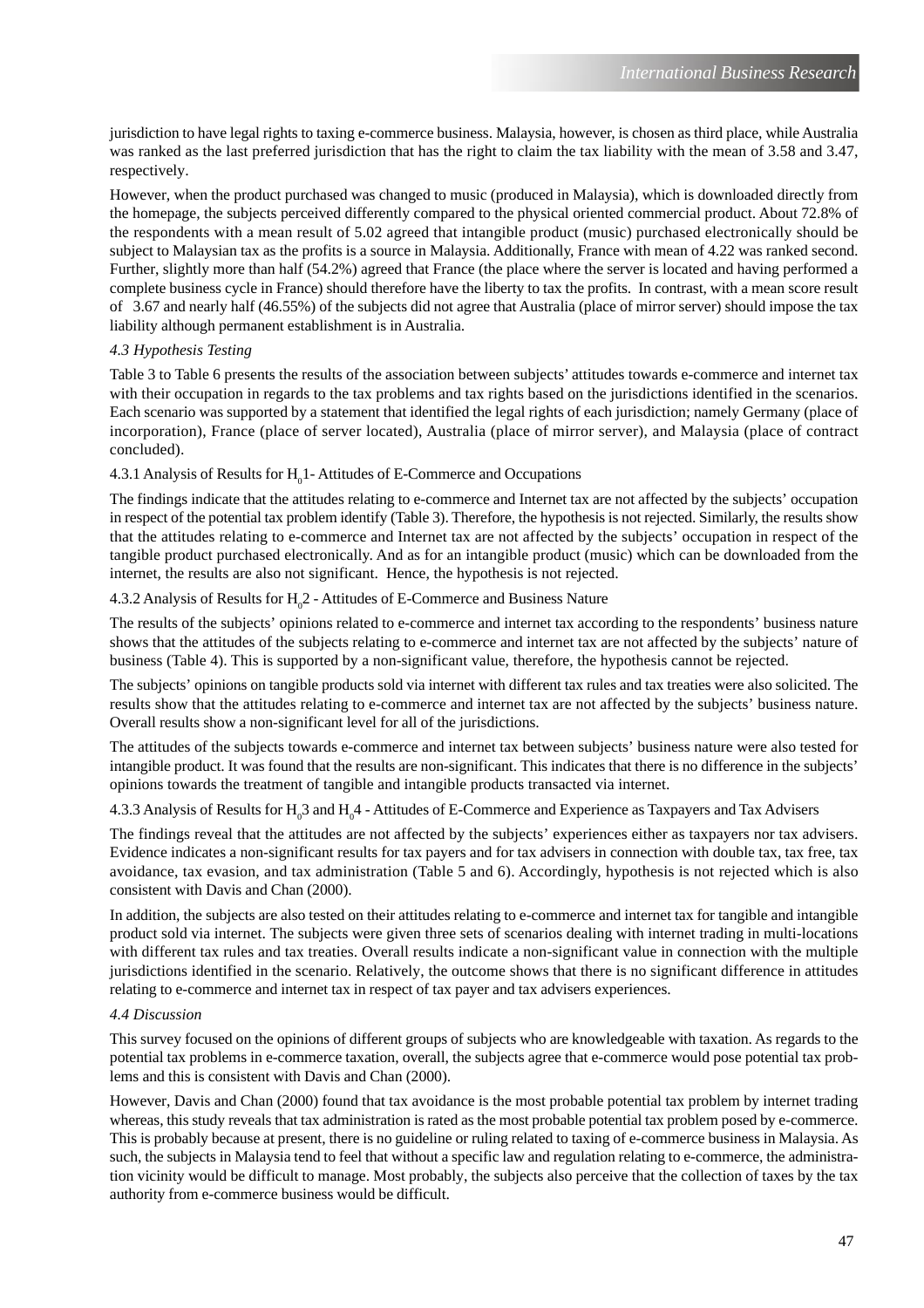### *International Business Research*

It has been pointed that inefficient tax administration can be a potential problem for taxing e-commerce, and this should not be taken lightly as it could endanger viability of general sales tax (Mikesell, 2004). To top it all, the lack of technology change in the regulatory environment and the advancement of internet and the like, would slow down the viability of tax administration process. Therefore, it is important for tax administrators to keep abreast with the advancement of the internet. According to Mikesell (2004), taxing the internet is not administratively feasible which could result in mistreatment of the principles of sound tax policy. Tax experts perceive that inefficient tax administration would cost the government in terms of revenue loss and the impact is even greater for internet tax (Mikesell, 2004). Supporting this, Krupsky (2003) pointed that principles of taxation such as fairness, neutrality, efficiency, predictability, and avoidance of double taxation may be seriously eroded. As a result, there will be more open chances for tax avoidance and tax evasion.

The study also found that tax evasion is the next best potential tax problem posed by e-commerce. This is probably because the subjects figured that due to the lack of administration in terms of tax liability, the taxpayer would have higher opportunity to evade tax. Due to the higher chances of taxpayer transact their e-commerce beyond national frontier, taxpayer could evade from paying tax liability, which means the taxpayer could shop for a tax haven as a gate away resort. Double taxation is the next possible tax problem identified in the study. This is probably because the subjects believe that tax treaties would be a solution to double taxation problem, therefore, did not take the problem too seriously. However, tax avoidance is found to be the fourth possible tax problem. Unlike Davis and Chan (2000), tax avoidance was ranked as the first potential problem posed by e-commerce. Davis and Chan (2000) claimed that the potential for taxpayer to avoid taxes are greater as the physical location is unclear in e-commerce environment, therefore, creating opportunity for tax avoidance. However, in this study Malaysians perceived differently, probably due to the small number of companies venturing into e-commerce.

Further, this study also captures the subjects understanding of tax problems posed by e-commerce based on various scenarios. Majority of the subjects agree that Germany, as a place of incorporation, is liable to tax the income of a company since it is incorporated in Germany and considered to be resident. Consistent with the findings of Davis and Chan (2000), the place of incorporation was ranked highly as the legal authority to tax for tangible product sold via internet.

In addition, the subjects also agree that France (being the place where server is located) should have the right to tax the company. On the contrary, the subjects disagree as to country where the contract is concluded (in this case, Malaysia) and the country which hosted the homepage in a mirror server (in this case, Australia) to have the tax liability. This probably because the primary purpose of the mirror server in Australia is not trading, hence, the subjects do not consider Australia to be qualified to claim the existence of permanent establishment. Interestingly, the results show slight difference in opinion of the subjects in regards to intangible product purchased via the internet. The subjects agree that tax liability should come under the country where the product was produced (in this case, Malaysia) whereas in regards to tangible product the subjects generally disagree that the profits should be subject to Malaysian tax. Probably, the subjects figured that if the product is produced in Malaysia, it shows that the source of income is within Malaysia and not outside Malaysia, as such, Malaysia has the liability to charge the taxable income. However, the perceptions do not differ with regards to tangible or intangible products for France and Australia. The respondents agreed that the company should be subject to tax since the server was located in France, and Australia, where the mirror server is located, therefore should not have the right to tax income.

Overall results show that there is no significant difference in attitudes relating to e-commerce and internet tax by subjects occupation, business nature, and experience as taxpayer or tax adviser. Similar finding were found in Davis and Chan (2000) where overall results towards to the attitudes relating to internet tax by occupation, business nature and experience did not show significant results. Therefore, the findings show that the attitudes of the developing countries and Malaysian opinion towards internet tax in regards to potential problems are similar with that of other countries in the region namely, Hong Kong, Europe, North America, South America and some parts of Asia.

### *4.5 Conclusion*

This study draws attention to the importance of taxing e-commerce transactions issue in Malaysia. Overall findings indicate that there is no significant difference in the opinions of subjects with regards to taxing tangible or intangible product. In addition, overall findings also reveal that occupation, nature of business and experiences do not influence the subjects' opinions towards e-commerce tax liability in regards to tax problem and legality of claiming taxes in various jurisdictions. Further, the study also shows that tax administration is the highest rank potential problem relating to e-commerce and that tax free is the least potential tax problem raised due to e-commerce transactions.

### **References**

Basu, S. (2001). Taxation of electronic commerce. *Journal of Information, Law & Technology.* [Online] Available http:elj. warwick.ac.uk/jilt/01-2/basu1.html(October 25, 2005).

Borkowski, S. (2002). Electronic commerce, transnational taxation, and transfer pricing: Issues and practices. *The international Tax Journal*, 28(2), 1-36.

Buchanan, R. (2001). The new millennium dilemma: does reliance on the use of computer servers and websites in a global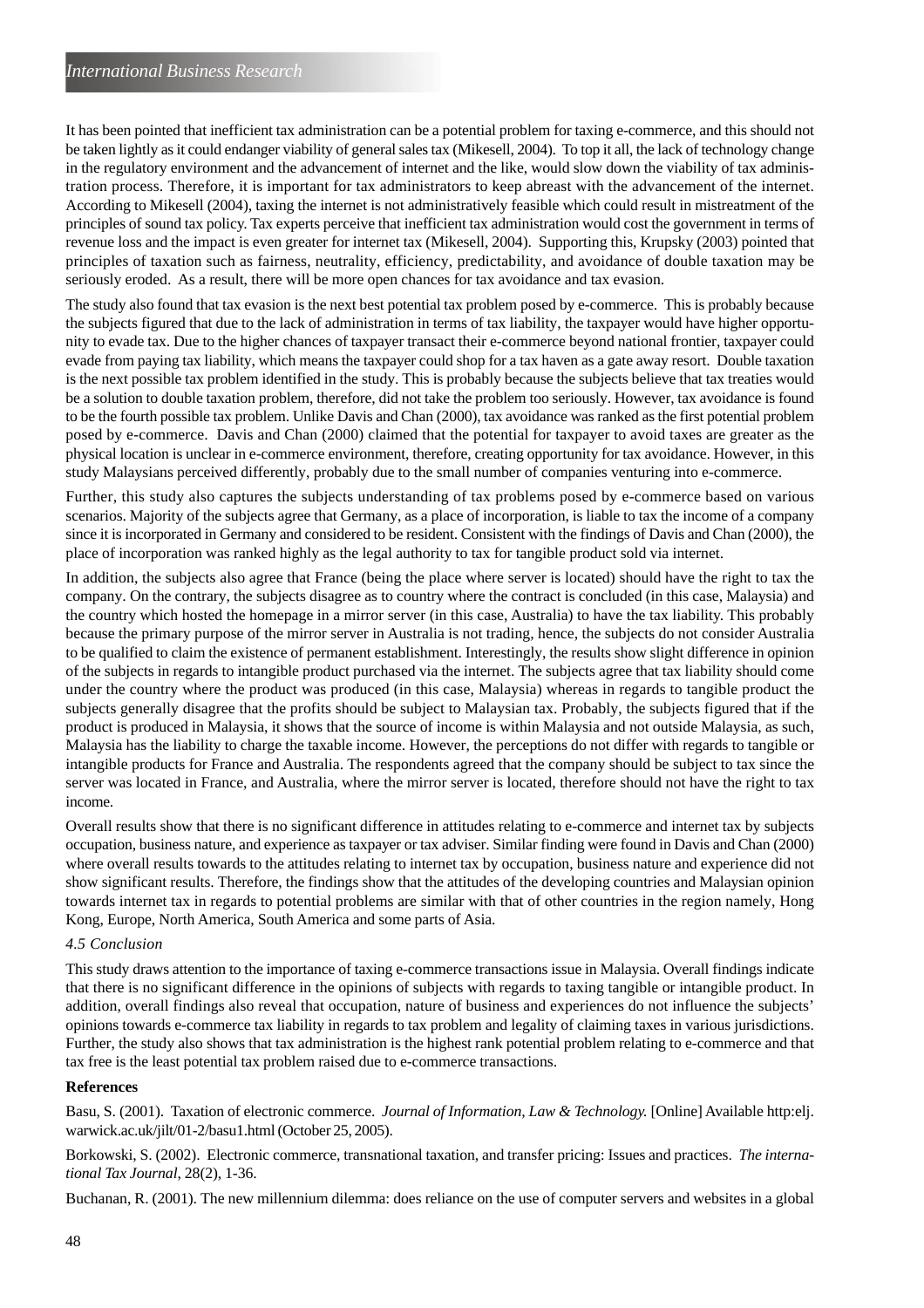electronic commerce environment necessitate a revision to the current definition of a permanent establishment, *SMU Law Review*, 2109-2154.

Cheung, D. (2001). Debate on the Hong Kong tax based - Its criteria, principles, and problems. *The International Tax Journal*, 27(2), 57-83.

Cockfield, A. (1999). Balancing national interest in the taxation of electronic commerce business profits. *Tulane Law Review*, 74.

Coakes, J.S. and Steed, G.L. (2003). *SPSS analysis without Anguish*. Australia: John Wiley & Sons.

Davis, A., and Chan, P. (2000). Taxation of Internet commerce: Some potential international problems. Paper presentation in October.

Edwards, L. and Waelde, C. (2000). *Law & the Internet a framework for electronic commerce*. Oregon: Oxford-Portland.

Foley, P., and Fang Khoo, L. (2000). International policies of e-commerce. *European Business Review*, 12(4).

Horn, P. (2003). Taxation of e-commerce. *Journal of American Academy of Business*, 2(2), 329.

Inland Revenue Authority of Singapore, Income Tax Guide on E-commerce, Published on 23 February 2001.

Krupsky, K. J. (2003). Tax administration in an electronic world. *Tax Management International Journal*, Nov, 32 (11), 611- 612.

Li, J. and See, J. (2002). Electronic commerce and international taxation. [Online] Available http://www.isuma.net/vo3n01./li/ li e.shtml (October 27, 2005).

Malaysia Income Tax Act, 1967, Petaling Jaya: International Law Book Services.

Mikesell, J.L. (2004). The threat to state sales taxes from e-commerce: A review of the principal issue. *Municiple Finance Journal*, 22(3), 16.

Moran, J. and Kummer, J. (2003). US and International taxation of the Internet: Part 2. *Computer and Internet Lawyer*, 20(5), 16.

Nunally, J.C. (1978). *Psychometric theory* (2nd ed). New York: McGraw Hill.

Othman, Z., Hanefah, H., and Bidin, Z. (2004). Taxation of e-commerce: Determination of permanent establishment in Malaysia. Unpublished Research, Universiti Utara Malaysia.

Scally, A. (2002). Update to OECD model tax convention. [Online] Available http://www.kpmg.ie/services/tax/publications/ taxarticles/2002/ModelTaxConvention.Jan.pdf. (February 14, 2004).

Sekaran, U. (2000). *Research method of business. A Skill Building Approach.* New York: John Wiley & Sons.

Thomas, R (1999). Taxation and electronic commerce. [Online] Available http://www.taxworld.org/History/TaxHistory.htm (October 25, 2005).

Vohra, R. (2004). Taxing e-commerce problems and possible solutions. [Online] Available http://www.asianlaws.org/projects/ taxing ecom.htm (October 27, 2005).

### **Acknowledgements**

This paper has been presented in the  $10<sup>th</sup>$  World Congress of Accounting Educators, Istanbul, Turkey Conference on 9-11 November 2006.We wish to thank the committee for giving us opportunity to present in the conference.

Table 1. Demographics of Subjects

| Demography      | Category                | No. of response | Percentage          |
|-----------------|-------------------------|-----------------|---------------------|
|                 |                         |                 | <b>Distribution</b> |
| Occupation      | Tax professional        | 29              | 48.33               |
|                 | Accounting professional | 7               | 11.67               |
|                 | Lecturer                | 12              | 20.00               |
|                 | Government officer      | 7               | 11.67               |
|                 | <b>Others</b>           | 5               | 8.33                |
|                 | Total                   | 60              | 100                 |
| Business nature | CPA firm                | 36              | 60.00               |
|                 | Government tax office   | 7               | 11.67               |
|                 | Educational institution | 12              | 20.00               |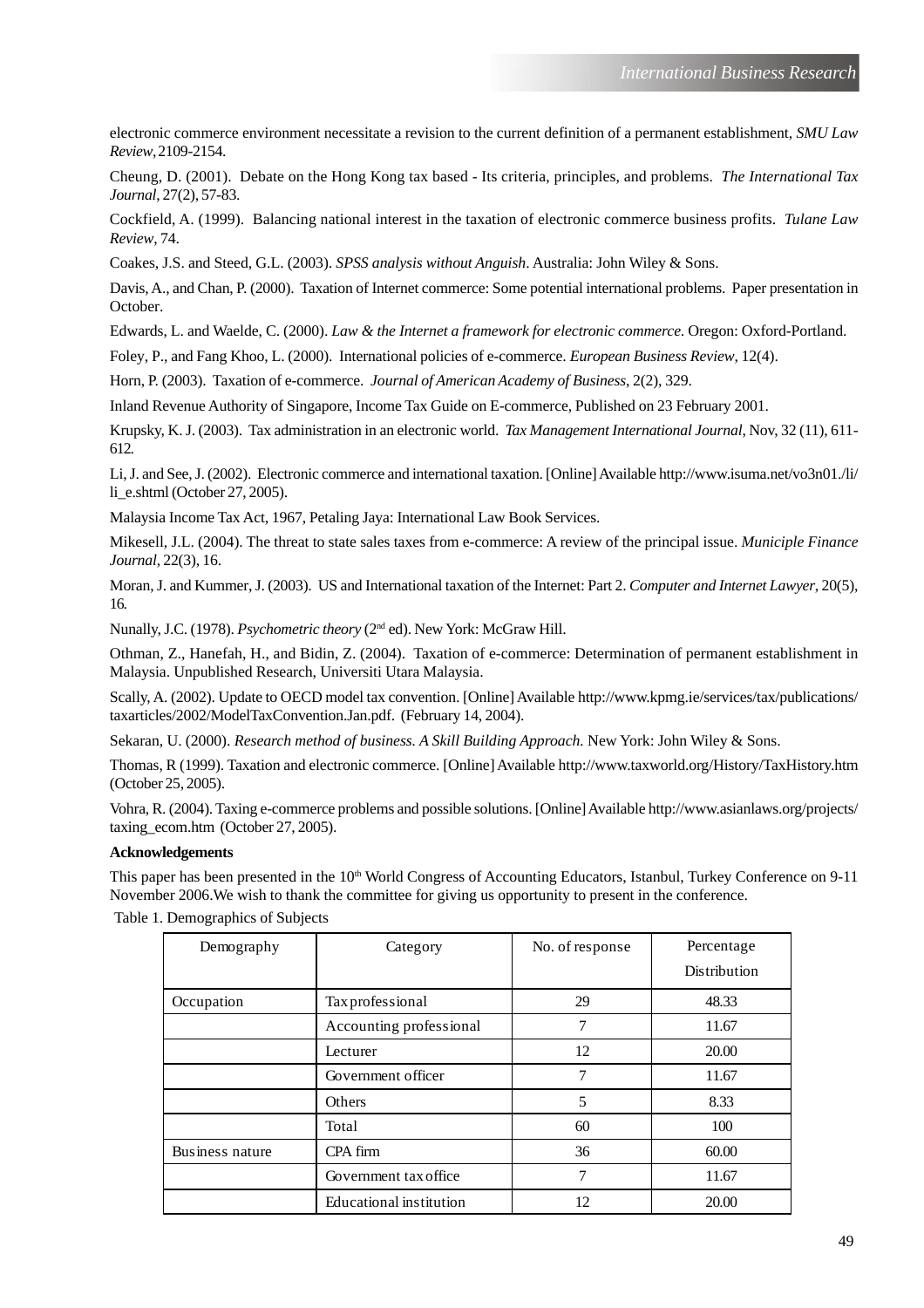|            | Others          | 5              | 8.33  |
|------------|-----------------|----------------|-------|
|            | Total           | 60             | 100   |
| Experience | As taxpayer:    |                |       |
|            | None            |                |       |
|            | 1 to 5 years    | $8\,$          | 15.69 |
|            | 6 to 10 years   | 17             | 33.33 |
|            | 11 to 15 years  | 9              | 17.65 |
|            | 16 to 20 years  | $\tau$         | 13.73 |
|            | Over 20 years   | 10             | 19.60 |
|            | Total           | 51             | 100   |
|            | As tax adviser: |                |       |
|            | None            | -              | -     |
|            | 1 to 5 years    | 5              | 12.82 |
|            | 6 to 10 years   | 13             | 33.33 |
|            | 11 to 15 years  | $\overline{7}$ | 17.95 |
|            | 16 to 20 years  | 3              | 7.69  |
|            | Over 20 years   | 11             | 28.21 |
|            | Total           | 39             | 100   |

Table 2. Responses to Potential Problems and Various Scenarios

|             |                |                |                |                | No. of responses (% of total responses) |         |          |      |          |
|-------------|----------------|----------------|----------------|----------------|-----------------------------------------|---------|----------|------|----------|
| Questions:  | Strongly       | Disagree       | Slightly       | Neutral        | Slightly                                | Agree   | Strongly | Mean | Std.     |
|             | Disagree       |                | Disagree       |                | Agree                                   |         | Agree    |      | Dev      |
| Likert      | 1              | $\overline{2}$ | 3              | $\overline{4}$ | 5                                       | 6       | 7        |      | ٠        |
| Scale:      |                |                |                |                |                                         |         |          |      |          |
| Tax         |                |                |                |                |                                         |         |          |      |          |
| problems:   | $\overline{2}$ | 3              | $\overline{4}$ | $\overline{4}$ | 9(15.25)                                | 29      | 8        | 5.27 | 1.52     |
| Double      | (3.39)         | (5.08)         | (6.78)         | (6.78)         |                                         | (49.16) | (13.56)  |      | 9        |
| taxation    |                |                |                |                |                                         |         |          |      |          |
|             |                |                |                |                |                                         |         |          |      |          |
| Tax free    | $\overline{2}$ | 8              | $\overline{2}$ | $\overline{4}$ | 11                                      | 20      | 12       | 5.07 | 1.78     |
|             | (3.39)         | (13.56)        | (3.39)         | (6.78)         | (18.64)                                 | (33.90) | (20.34)  |      | $\theta$ |
| Tax         | 1              | 3              | 3              | 9(15.25)       | 10                                      | 23      | 10       | 5.25 | 1.45     |
| avoidance   | (1.69)         | (5.08)         | (5.08)         |                | (16.96)                                 | (38.98) | (16.96)  |      | 7        |
| Tax         | 1              | $\overline{4}$ |                | 10             | 10                                      | 20      | 14       |      |          |
| evasion     | (1.69)         | (6.78)         |                | (16.95)        | (16.95)                                 | (33.90) | (23.73)  | 5.37 | 1.49     |
|             |                |                |                |                |                                         |         |          |      | 6        |
| Tax         | 1              | 3              | 1              | 6(10.18)       | 7(11.86)                                | 24      | 17       | 5.63 | 1.44     |
| administrat | (1.69)         | (5.09)         | (1.69)         |                |                                         | (40.68) | (28.81)  |      | 9        |
| ion         |                |                |                |                |                                         |         |          |      |          |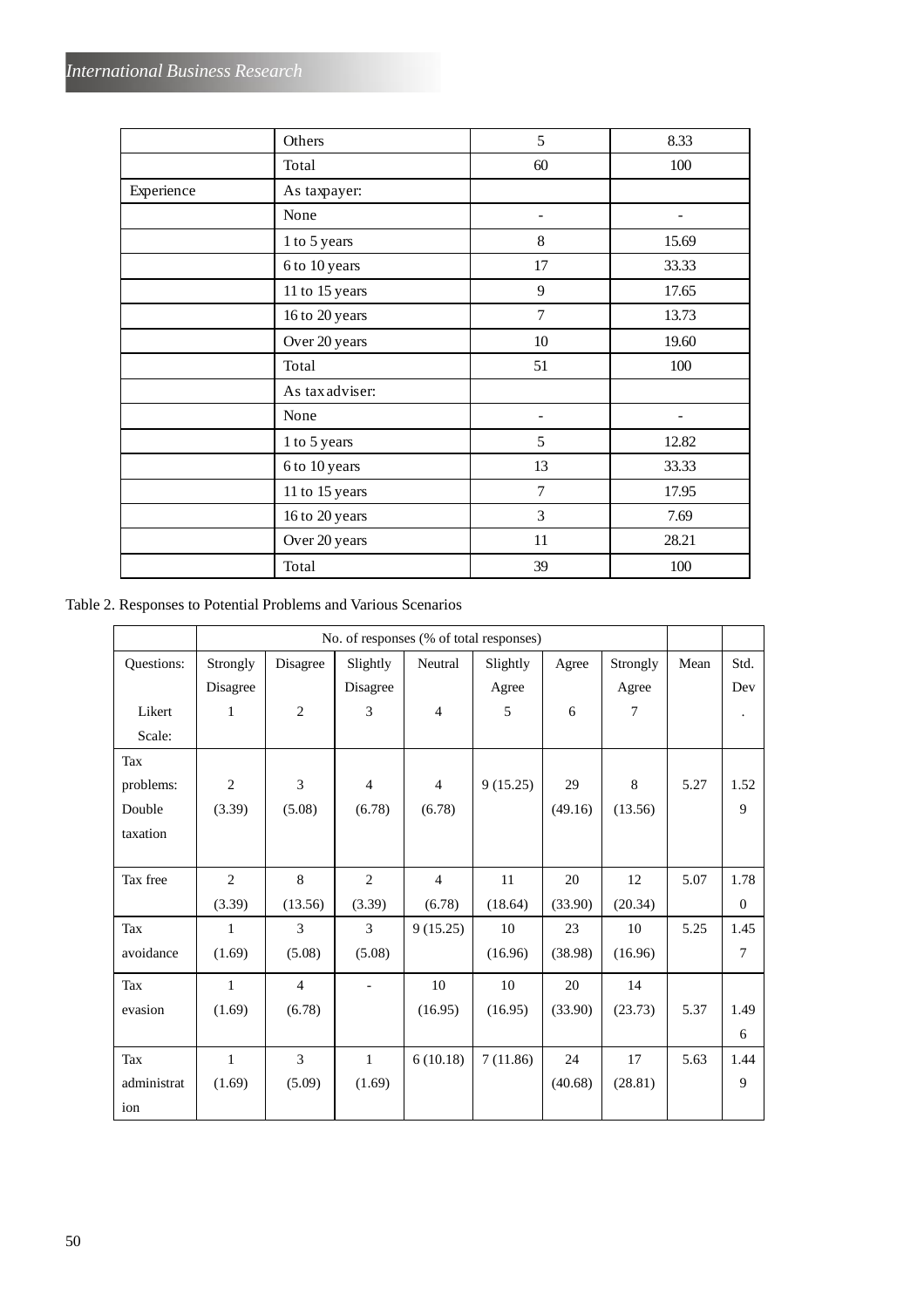| Scenario 1: |                |         |                |                |          |          |                |      |       |
|-------------|----------------|---------|----------------|----------------|----------|----------|----------------|------|-------|
| Germany     | 2              | 10      | $\overline{4}$ | 8              | 7(11.67) | 17       | 12             | 4.78 | 1.878 |
|             | (3.33)         | (16.67) | (6.67)         | (13.33)        |          | (28.33)  | (20.00)        |      |       |
| France      | $\overline{4}$ | 13      | 6              | 8              | 14       | 10       | 5              | 4.08 | 1.807 |
|             | (6.67)         | (21.67) |                | (13.33)        | (23.33)  | (16.67)  | (8.33)         |      |       |
|             |                |         | (10.00)        |                |          |          |                |      |       |
| Australia   | $\overline{7}$ | 15      | 6              | 16             | 9(15.00) | 5(8.33)  | 2              | 3.47 | 1.641 |
|             | (11.67)        | (25.00) |                | (26.67)        |          |          | (3.33)         |      |       |
|             |                |         | (10.00)        |                |          |          |                |      |       |
| Malaysia    | 10             | 13      | 9              | $\overline{7}$ | 5        | 10       | 5              | 3.58 | 1.993 |
|             | (16.96)        | (22.03) |                | (11.86)        | (8.47)   | (16.96)  | (8.47)         |      |       |
|             |                |         | (15.25)        |                |          |          |                |      |       |
| Scenario 2: |                |         |                |                |          |          |                |      |       |
| France      | $\overline{4}$ | 14      | $\overline{2}$ | 7              | 13       | 15       | $\overline{4}$ | 4.22 | 1.858 |
|             | (6.79)         | (23.73) | (3.39)         | (11.86)        | (22.03)  | (25.42)  | (6.78)         |      |       |
| Australia   | 6              | 16      | 5              | 8              | 12       | 9(15.52) | $\overline{2}$ | 3.67 | 1.791 |
|             | (10.34)        | (27.59) | (8.62)         | (13.79)        | (20.69)  |          | (3.45)         |      |       |
| Malaysia    | $\overline{4}$ | 9       | $\mathbf{1}$   | $\overline{2}$ | 6(10.17) | 26       | 11             | 5.02 | 1.952 |
|             | (6.78)         | (15.25) | (1.70)         | (3.39)         |          | (44.07)  | (18.64)        |      |       |

Table 3. Perceptions of Respondents according to Different Occupation

| Problem & Scenarios | Variables                      | N  | Mean rank | 5% significant |
|---------------------|--------------------------------|----|-----------|----------------|
| Tax Problems:       |                                |    |           |                |
| Double tax          | Tax professional               | 29 | 29.02     | 0.928          |
|                     | <b>Accounting Professional</b> | 7  | 33.29     |                |
|                     | Lecturer                       | 12 | 29.25     |                |
|                     | Government officer             | 7  | 29.07     |                |
|                     | Others                         | 4  | 35.25     |                |
| Tax free            | Tax professional               | 29 | 29.10     |                |
|                     | <b>Accounting Professional</b> | 7  | 31.07     | 0.967          |
|                     | Lecturer                       | 12 | 31.63     |                |
|                     | Government officer             | 7  | 27.71     |                |
|                     | Others                         | 4  | 33.75     |                |
| Tax avoidance       | Tax professional               | 29 | 30.59     |                |
|                     | <b>Accounting Professional</b> | 7  | 26.0      |                |
|                     | Lecturer                       | 12 | 29.21     | 0.961          |
|                     | Government officer             | 7  | 32.07     |                |
|                     | Others                         | 4  | 31.50     |                |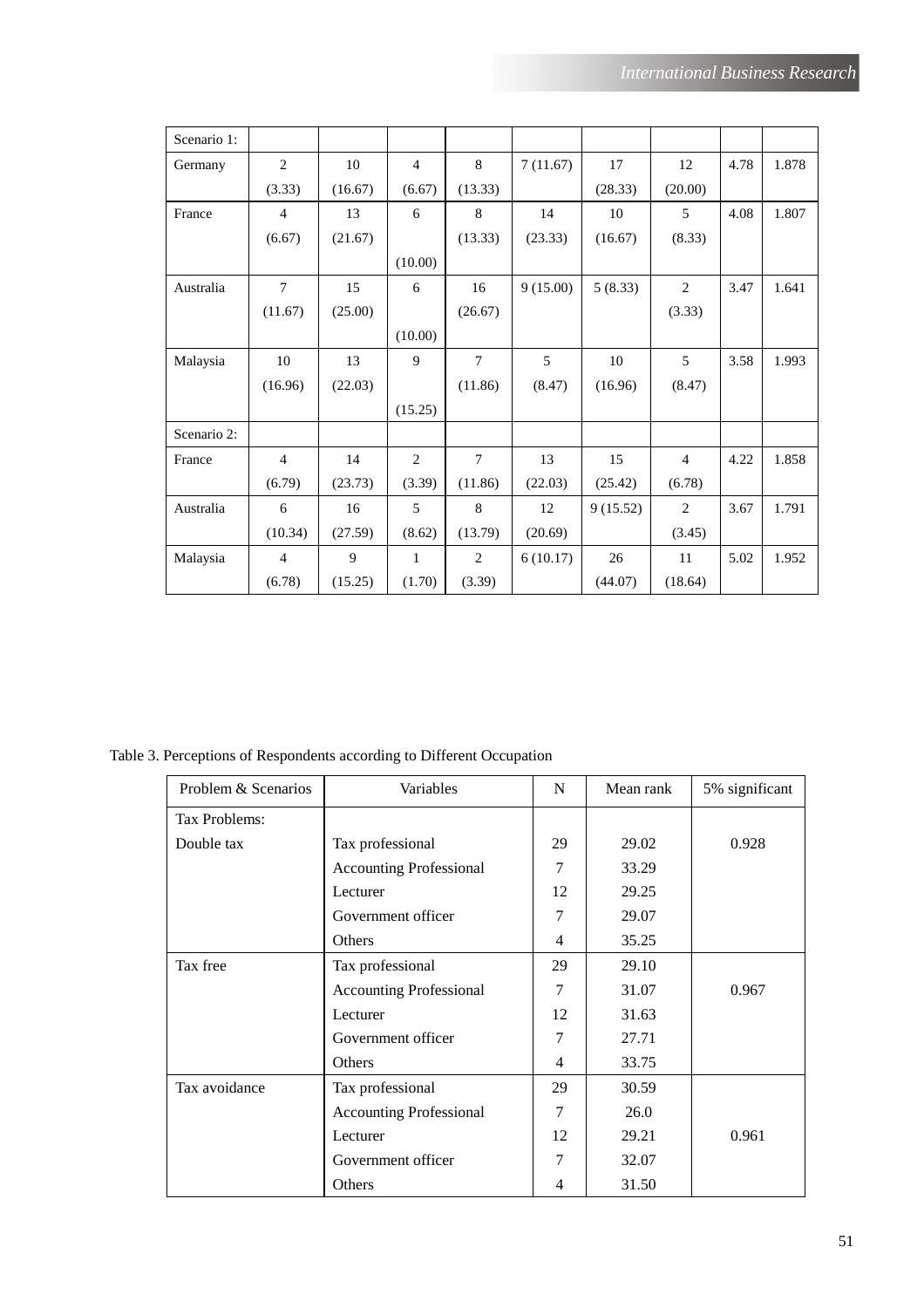| Taxevasion                             | Tax professional               | 29             | 28.47 |       |
|----------------------------------------|--------------------------------|----------------|-------|-------|
|                                        | <b>Accounting Professional</b> | $\tau$         | 24.07 | 0.671 |
|                                        | Lecturer                       | 12             | 33.13 |       |
|                                        | Government officer             | $\overline{7}$ | 34.93 |       |
|                                        | Others                         | 4              | 33.50 |       |
| Tax administration                     | Tax professional               | 29             | 28.53 | 0.624 |
|                                        | <b>Accounting Professional</b> | $\tau$         | 23.93 |       |
|                                        | Lecturer                       | 12             | 34.75 |       |
|                                        | Government officer             | 7              | 33.93 |       |
|                                        | Others                         | 4              | 30.13 |       |
| Scenario 1: Tangible Product (Book)    |                                |                |       |       |
| Germany                                | Tax professional               | 29             | 28.50 |       |
|                                        | <b>Accounting Professional</b> | $\tau$         | 26.36 | 0.634 |
|                                        | Lecturer                       | 12             | 31.25 |       |
|                                        | Government officer             | 7              | 36.93 |       |
|                                        | Others                         | 5              | 37.10 |       |
| France                                 | Tax professional               | 29             | 26.28 |       |
|                                        | <b>Accounting Professional</b> | 7              | 31.29 |       |
|                                        | Lecturer                       | 12             | 33.13 |       |
|                                        | Government officer             | 7              | 34.57 |       |
|                                        | Others                         | 5              | 41.90 | 0.326 |
| Australia                              | Tax professional               | 29             | 28.26 |       |
|                                        | Accounting Professional        | $\tau$         | 36.14 | 0.240 |
|                                        | Lecturer                       | 12             | 26.54 |       |
|                                        | Government officer             | 7              | 30.57 |       |
|                                        | Others                         | 5              | 45.00 |       |
| Malaysia                               | Tax professional               | 29             | 29.22 |       |
|                                        | Accounting Professional        | 6              | 37.42 | 0.120 |
|                                        | Lecturer                       | 12             | 36.67 |       |
|                                        | Government officer             | 7              | 16.93 |       |
|                                        | Others                         | 5              | 27.90 |       |
| Scenario 2: Intangible Product (Music) |                                |                |       |       |
| France                                 | Tax professional               | 29             | 27.72 | 0.511 |
|                                        | Accounting Professional        | $\tau$         | 27.57 |       |
|                                        | Lecturer                       | 12             | 30.38 |       |
|                                        | Government officer             | 6              | 33.50 |       |
|                                        | Others                         | 5              | 41.50 |       |
| Australia                              | Tax professional               | 28             | 28.63 |       |
|                                        | Accounting Professional        | 7              | 28.36 | 0.518 |
|                                        | Lecturer                       | 12             | 26.25 |       |
|                                        | Government officer             | 6              | 31.50 |       |
|                                        | Others                         | 5              | 41.40 |       |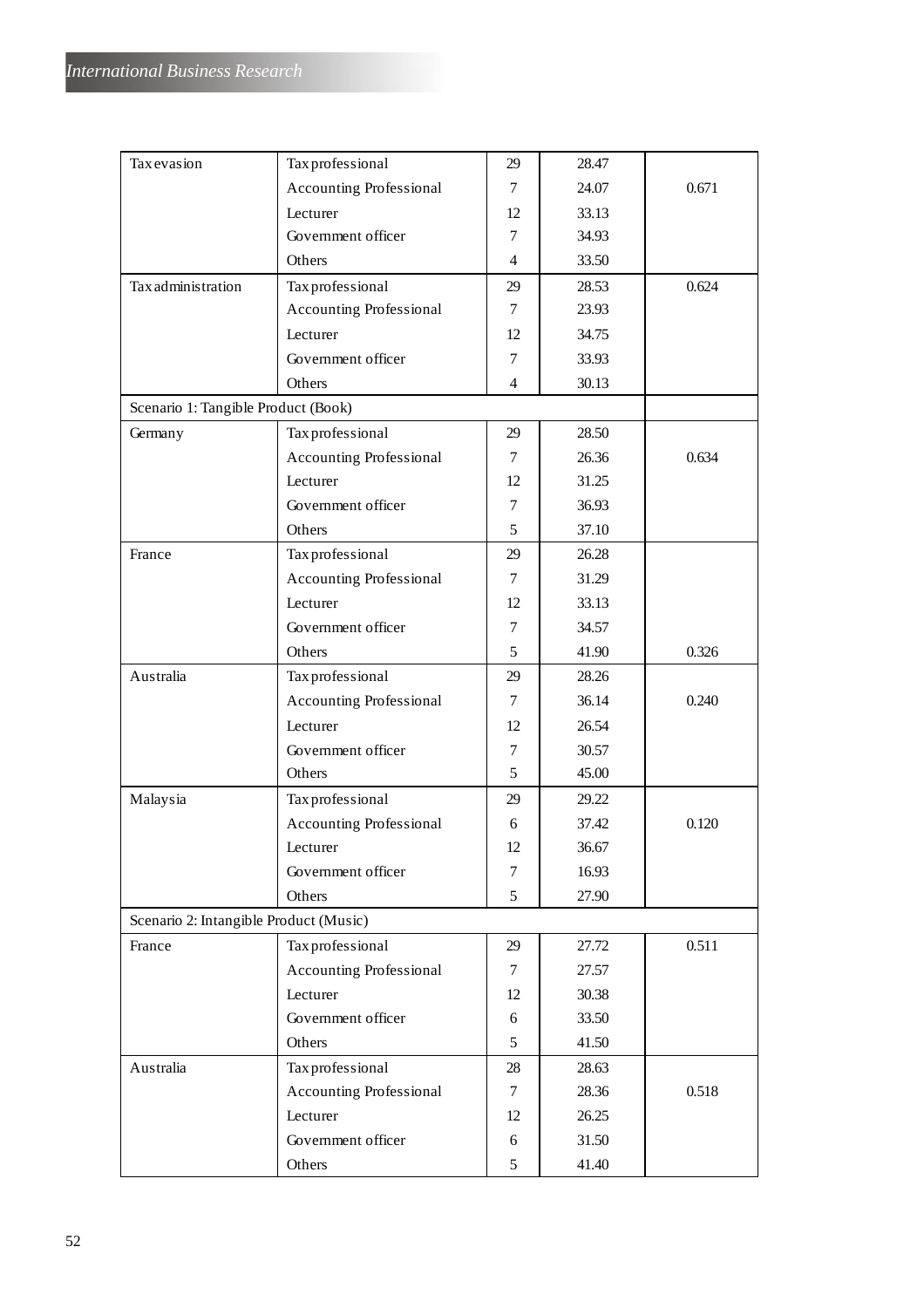| Malaysia | Tax professional               | 28 | 27.95 |       |
|----------|--------------------------------|----|-------|-------|
|          | <b>Accounting Professional</b> | ⇁  | 30.79 | 0.756 |
|          | Lecturer                       | 12 | 34.25 |       |
|          | Government officer             | ⇁  | 33.21 |       |
|          | Others                         |    | 25.70 |       |

# Table 4. Perceptions of Respondents according to Business Nature

| Problem &                           | Variables                    | $\mathbf N$    | Mean  | 5% significant |
|-------------------------------------|------------------------------|----------------|-------|----------------|
| Scenarios                           |                              |                |       |                |
| Tax Problems:                       |                              |                |       |                |
| Double tax                          | CPA firm                     | 36             | 29.85 | 0.923          |
|                                     | Government tax office        | $\tau$         | 29.07 |                |
|                                     | <b>Education Institution</b> | 12             | 29.25 |                |
|                                     | Others                       | $\overline{4}$ | 35.25 |                |
| Tax free                            | CPA firm                     | 36             | 29.92 | 0.970          |
|                                     | Government tax office        | 7              | 27.71 |                |
|                                     | <b>Education Institution</b> | 12             | 31.63 |                |
|                                     | Others                       | $\overline{4}$ | 29.88 |                |
| Tax avoidance                       | CPA firm                     | 36             | 29.69 | 0.980          |
|                                     | Government tax office        | $\tau$         | 32.07 |                |
|                                     | <b>Education Institution</b> | 12             | 29.21 |                |
|                                     | Others                       | $\overline{4}$ | 31.50 |                |
| Tax evasion                         | CPA firm                     | 36             | 28.31 | 0.677          |
|                                     | Government tax office        | 7              | 34.93 |                |
|                                     | <b>Education Institution</b> | 12             | 33.13 |                |
|                                     | Others                       | 4              | 27.25 |                |
| Tax administration                  | CPA firm                     | 36             | 28.07 | 0.546          |
|                                     | Government tax office        | 7              | 33.93 |                |
|                                     | <b>Education Institution</b> | 12             | 34.75 |                |
|                                     | Others                       | 4              | 26.25 |                |
| Scenario 1: Tangible Product (Book) |                              |                |       |                |
| Germany                             | CPA firm                     | 36             | 28.46 |                |
|                                     | Government tax office        | $\tau$         | 36.93 | 0.619          |
|                                     | <b>Education Institution</b> | 12             | 31.25 |                |
|                                     | Others                       | 5              | 34.40 |                |
| France                              | CPA firm                     | 36             | 27.25 |                |
|                                     | Government tax office        | 7              | 34.57 | 0.245          |
|                                     | <b>Education Institution</b> | 12             | 33.13 |                |
|                                     | Others                       | 5              | 41.90 |                |
| Australia                           | CPA firm                     | 36             | 29.79 |                |
|                                     | Government tax office        | 7              | 30.57 | 0.231          |
|                                     | <b>Education Institution</b> | 12             | 26.54 |                |
|                                     | Others                       | 5              | 45.00 |                |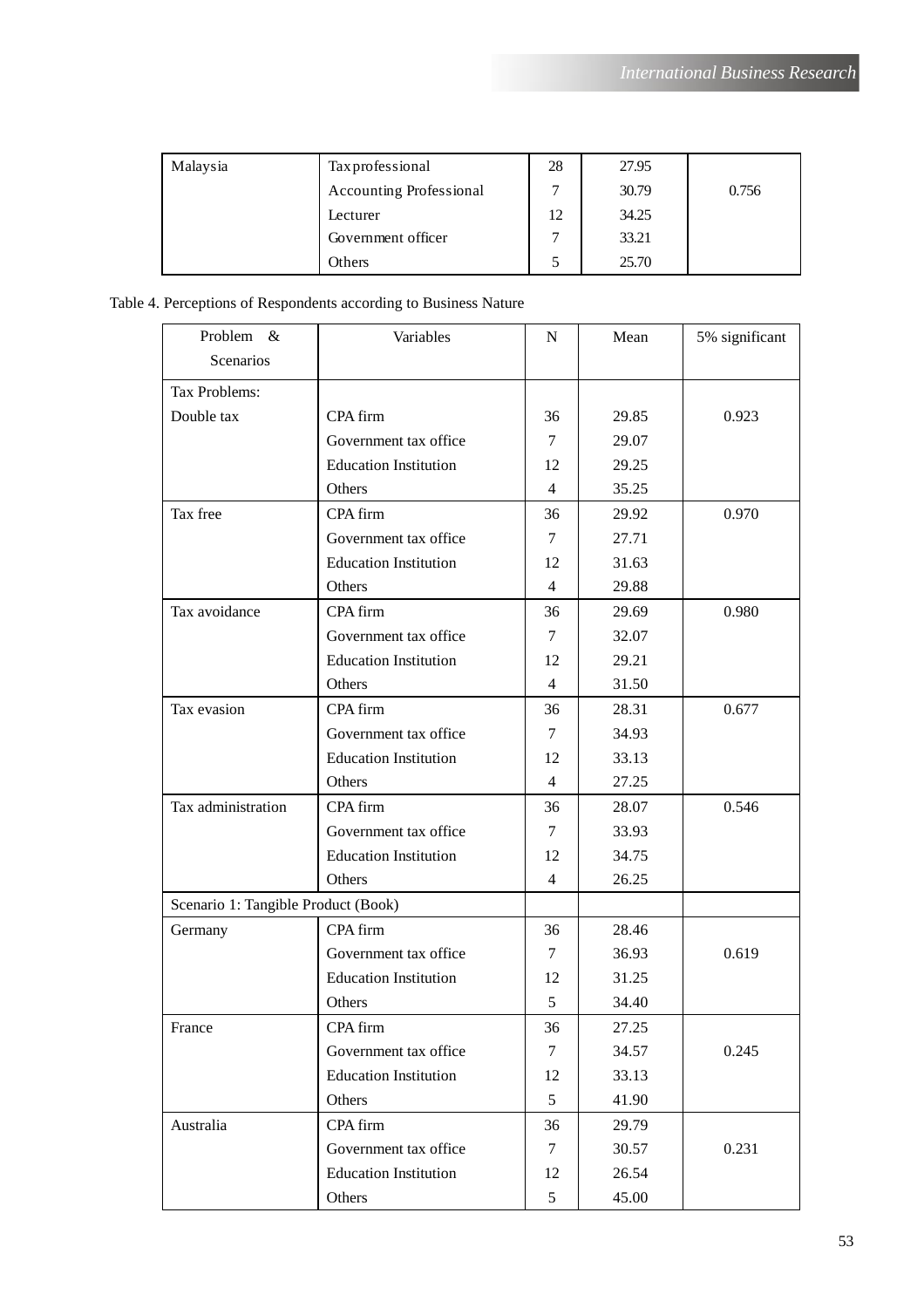| Malaysia                               | CPA firm                     | 35 | 31.17 |          |
|----------------------------------------|------------------------------|----|-------|----------|
|                                        | Government tax office        | 7  | 16.93 | $*0.079$ |
|                                        | <b>Education Institution</b> | 12 | 36.67 |          |
|                                        | Others                       | 5  | 24.10 |          |
| Scenario 2: Intangible Product (Music) |                              |    |       |          |
| France                                 | CPA firm                     | 36 | 27.69 |          |
|                                        | Government tax office        | 6  | 33.50 | 0.350    |
|                                        | <b>Education Institution</b> | 12 | 30.38 |          |
|                                        | Others                       | 5  | 41.50 |          |
| Australia                              | CPA firm                     | 35 | 29.34 |          |
|                                        | Government tax office        | 6  | 31.50 | 0.724    |
|                                        | <b>Education Institution</b> | 12 | 26.25 |          |
|                                        | Others                       | 5  | 36.00 |          |
| Malaysia                               | CPA firm                     | 35 | 28.51 |          |
|                                        | Government tax office        | 6  | 33.21 | 0.632    |
|                                        | <b>Education Institution</b> | 12 | 34.25 |          |
|                                        | Others                       | 5  | 25.70 |          |

\* significant at 10%

Table 5. Perceptions of Respondents according to Experience as a Taxpayer

| Problem & Scenarios | Variables   | $\mathbf N$    | Mean  | 5% significant |
|---------------------|-------------|----------------|-------|----------------|
| Tax Problems:       |             |                |       |                |
| Double tax          | $1-5$ yrs   | $\tau$         | 27.07 | 0.366          |
|                     | $6-10$ yrs  | 17             | 27.38 |                |
|                     | 11-15 yrs   | 9              | 20.17 |                |
|                     | 16-20 yrs   | 7              | 19.50 |                |
|                     | $>$ 20 yrs  | 10             | 30.20 |                |
| Tax free            | $1-5$ yrs   | $\overline{7}$ | 30.71 | 0.694          |
|                     | $6-10$ yrs  | 17             | 27.12 |                |
|                     | 11-15 yrs   | 9              | 21.67 |                |
|                     | 16-20 yrs   | $\tau$         | 25.43 |                |
|                     | $>$ 20 yrs  | 10             | 22.60 |                |
| Tax avoidance       | $1-5$ yrs   | 7              | 21.29 | 0.239          |
|                     | $6-10$ yrs  | 17             | 29.56 |                |
|                     | 11-15 yrs   | 9              | 21.50 |                |
|                     | 16-20 yrs   | $\overline{7}$ | 18.50 |                |
|                     | $>$ 20 yrs  | 10             | 30.05 |                |
| Tax evasion         | $1-5$ yrs   | $\overline{7}$ | 36.00 | 0.131          |
|                     | $6-10$ yrs  | 17             | 25.32 |                |
|                     | $11-15$ yrs | 9              | 17.33 |                |
|                     | 16-20 yrs   | $\tau$         | 23.64 |                |
|                     | $>$ 20 yrs  | 10             | 27.10 |                |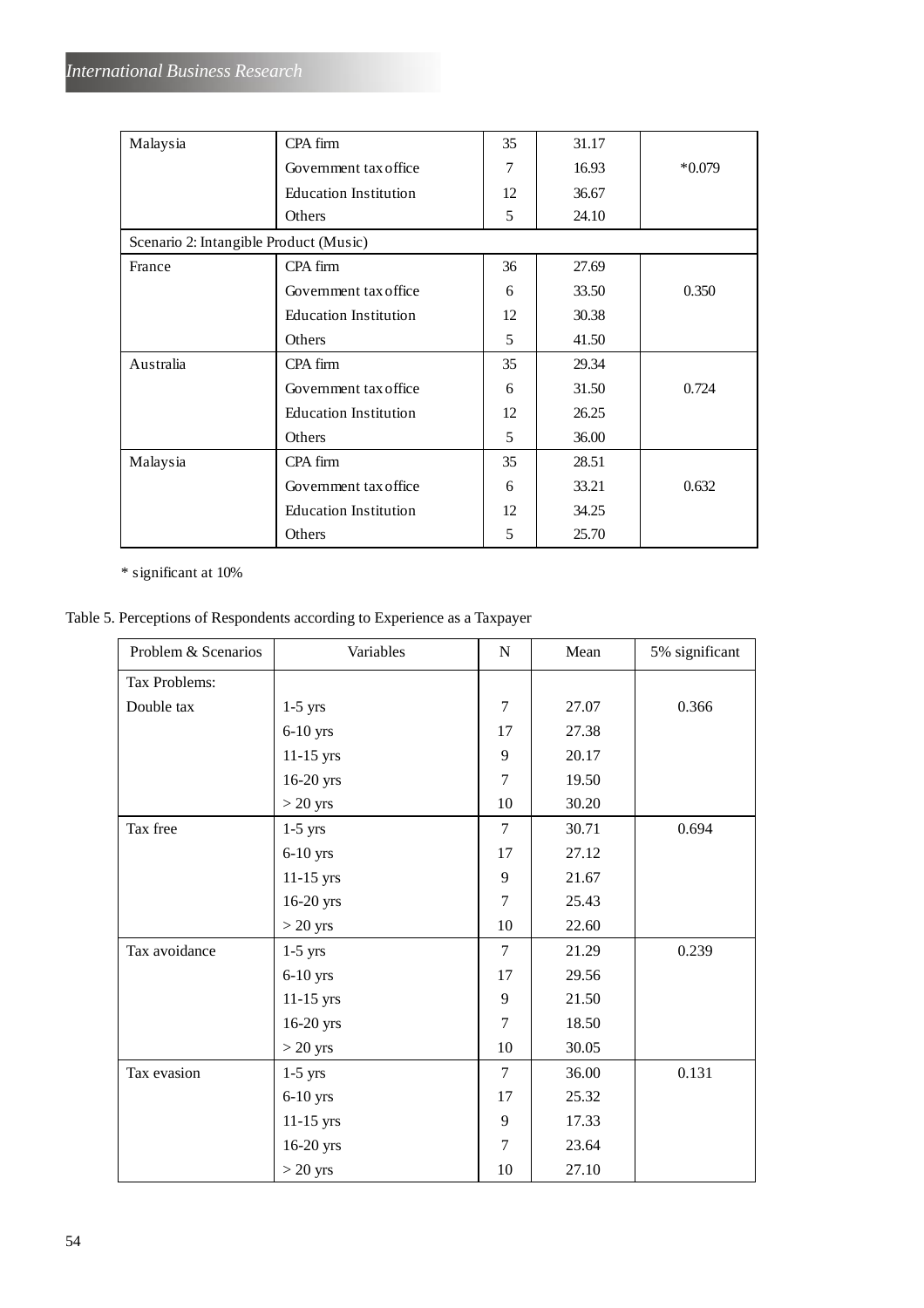| Tax administration                     | $1-5$ yrs  | $\tau$           | 37.50          | $*0.068$ |
|----------------------------------------|------------|------------------|----------------|----------|
|                                        | $6-10$ yrs | 17               | 22.85          |          |
|                                        | 11-15 yrs  | $\mathbf{9}$     | 18.06          |          |
|                                        | 16-20 yrs  | $\tau$           | 28.29          |          |
|                                        | $>20$ yrs  | 10               | 26.35          |          |
| Scenario 1: Tangible Product (Book)    |            |                  |                |          |
| Germany                                | $1-5$ yrs  | 8                | 20.63          | 0.309    |
|                                        | 6-10 yrs   | 17               | 21.91          |          |
|                                        | 11-15 yrs  | 9                | 29.39          |          |
|                                        | 16-20 yrs  | $\boldsymbol{7}$ | 30.79          |          |
|                                        | $>20$ yrs  | $10\,$           | 30.85          |          |
| France                                 | $1-5$ yrs  | $8\,$            | 29.31          | 0.474    |
|                                        | 6-10 yrs   | 17               | 26.12          |          |
|                                        | 11-15 yrs  | 9                | 18.44          |          |
|                                        | 16-20 yrs  | $\boldsymbol{7}$ | 30.57          |          |
|                                        | $>20$ yrs  | $10\,$           | 26.75          |          |
| Australia                              | $1-5$ yrs  | $8\,$            | 29.13          | 0.516    |
|                                        | 6-10 yrs   | 17               | 27.79          |          |
|                                        | 11-15 yrs  | $\mathbf{9}$     | 20.78          |          |
|                                        | 16-20 yrs  | $\tau$           | 30.57          |          |
|                                        |            | $10\,$           |                |          |
|                                        | $>20$ yrs  | $8\,$            | 21.95<br>23.25 | 0.660    |
| Malaysia                               | $1-5$ yrs  | 17               |                |          |
|                                        | $6-10$ yrs | 9                | 27.59          |          |
|                                        | 11-15 yrs  |                  | 26.81          |          |
|                                        | 16-20 yrs  | $\boldsymbol{7}$ | 29.07          |          |
|                                        | $>20$ yrs  | 10               | 20.20          |          |
|                                        | Total      |                  |                |          |
| Scenario 2: Intangible Product (Music) |            |                  |                |          |
| France                                 | $1-5$ yrs  | $8\,$            | 21.75          | 0.148    |
|                                        | $6-10$ yrs | 17               | 29.74          |          |
|                                        | 11-15 yrs  | 9                | 17.44          |          |
|                                        | 16-20 yrs  | $\boldsymbol{7}$ | 33.50          |          |
|                                        | $>20$ yrs  | $10\,$           | 25.50          |          |
| Australia                              | $1-5$ yrs  | 8                | 22.19          | 0.197    |
|                                        | $6-10$ yrs | 17               | 30.65          |          |
|                                        | 11-15 yrs  | $8\,$            | 17.75          |          |
|                                        | 16-20 yrs  | $\boldsymbol{7}$ | 29.79          |          |
|                                        | $>20$ yrs  | $10\,$           | 22.60          |          |
| Malaysia                               | $1-5$ yrs  | 8                | 24.50          | 0.223    |
|                                        | $6-10$ yrs | 17               | 22.15          |          |
|                                        | 11-15 yrs  | 9                | 28.31          |          |
|                                        | 16-20 yrs  | $\overline{7}$   | 20.14          |          |
|                                        | $>20$ yrs  | $10\,$           | 33.50          |          |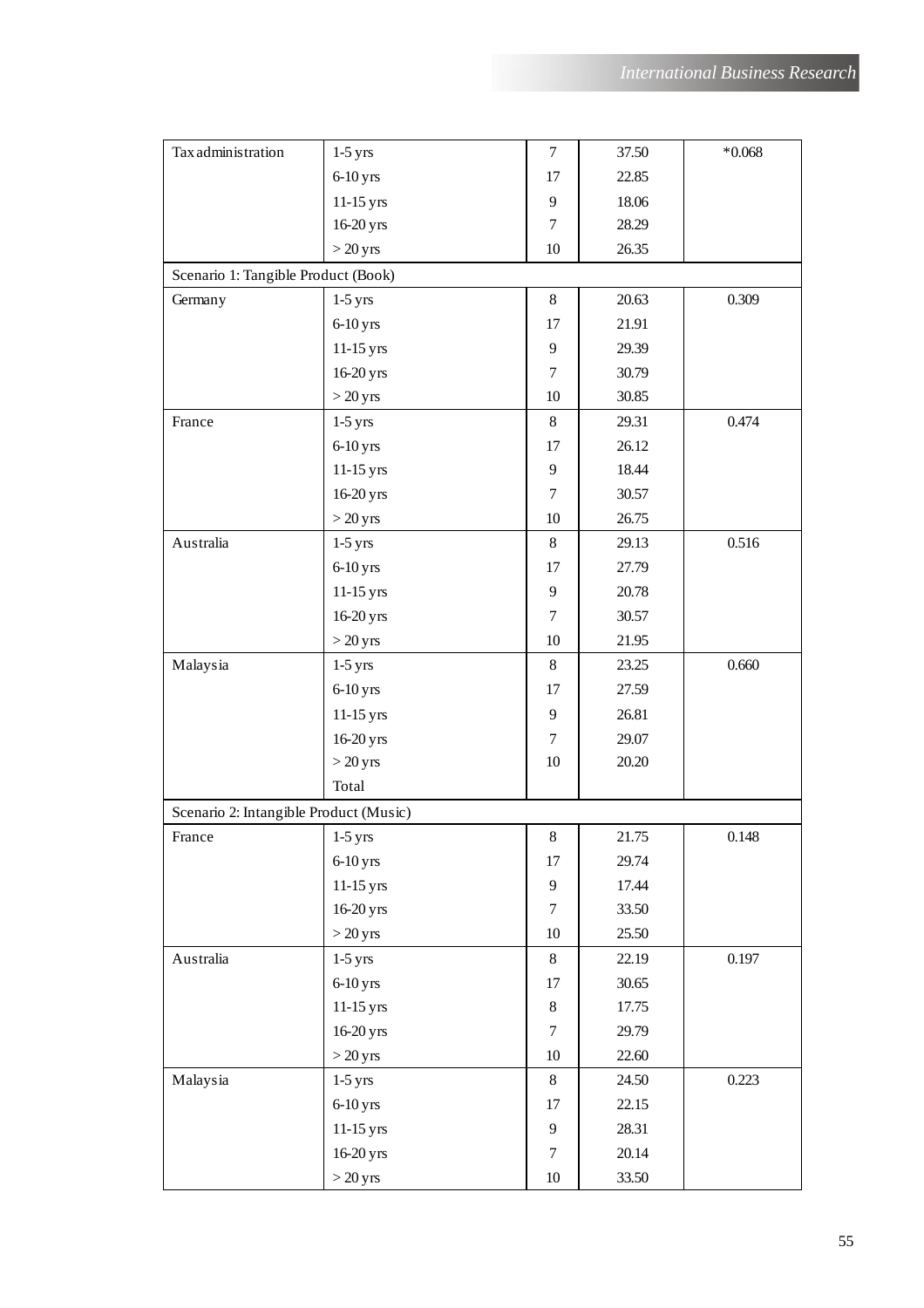| Problem & Scenarios                 | Variables   | N              | Mean  | 5% significant |
|-------------------------------------|-------------|----------------|-------|----------------|
| Tax Problems:                       |             |                |       |                |
| Double tax                          | $1-5$ yrs   | 5              | 26.90 | 0.182          |
|                                     | $6-10$ yrs  | 13             | 14.85 |                |
|                                     | 11-15 yrs   | 7              | 18.71 |                |
|                                     | 16-20 yrs   | 3              | 24.50 |                |
|                                     | $> 20$ yrs  | $11\,$         | 22.55 |                |
| Tax free                            | $1-5$ yrs   | 5              | 21.40 | 0.854          |
|                                     | $6-10$ yrs  | 13             | 19.92 |                |
|                                     | 11-15 yrs   | $\tau$         | 16.07 |                |
|                                     | 16-20 yrs   | 3              | 23.50 |                |
|                                     | $> 20$ yrs  | $11\,$         | 21.00 |                |
| Tax avoidance                       | $1-5$ yrs   | 5              | 18.90 | 0.632          |
|                                     | $6-10$ yrs  | 13             | 21.50 |                |
|                                     | $11-15$ yrs | 7              | 14.71 |                |
|                                     | 16-20 yrs   | 3              | 18.33 |                |
|                                     | $> 20$ yrs  | $11\,$         | 22.55 |                |
| Tax evasion                         | $1-5$ yrs   | 5              | 24.80 | 0.605          |
|                                     | $6-10$ yrs  | 13             | 19.85 |                |
|                                     | $11-15$ yrs | 7              | 16.14 |                |
|                                     | 16-20 yrs   | 3              | 15.00 |                |
|                                     | $> 20$ yrs  | 11             | 21.82 |                |
| Tax administration                  | $1-5$ yrs   | 5              | 21.00 |                |
|                                     | $6-10$ yrs  | 13             | 18.73 | 0.887          |
|                                     | $11-15$ yrs | 7              | 19.00 |                |
|                                     | 16-20 yrs   | 3              | 16.83 |                |
|                                     | $> 20$ yrs  | 11             | 22.55 |                |
| Scenario 1: Tangible Product (Book) |             |                |       |                |
| Germany                             | $1-5$ yrs   | 5              | 19.40 | 0.902          |
|                                     | $6-10$ yrs  | 13             | 18.58 |                |
|                                     | $11-15$ yrs | $\tau$         | 23.43 |                |
|                                     | 16-20 yrs   | $\mathfrak{Z}$ | 17.50 |                |
|                                     | $> 20$ yrs  | $11\,$         | 20.45 |                |
| France                              | $1-5$ yrs   | 5              | 18.60 | 0.787          |
|                                     | $6-10$ yrs  | 13             | 1.62  |                |
|                                     | $11-15$ yrs | $\tau$         | 16.43 |                |
|                                     | 16-20 yrs   | $\mathfrak{Z}$ | 24.83 |                |
|                                     | $> 20$ yrs  | $11\,$         | 22.05 |                |
| Australia                           | $1-5$ yrs   | $\sqrt{5}$     | 21.60 | 0.816          |
|                                     | $6-10$ yrs  | 13             | 21.00 |                |
|                                     | $11-15$ yrs | $\tau$         | 18.14 |                |
|                                     | 16-20 yrs   | $\mathfrak{Z}$ | 25.50 |                |
|                                     | $> 20$ yrs  | $11\,$         | 17.77 |                |

# Table 6. Perceptions of Respondents according to Experience as Tax Adviser